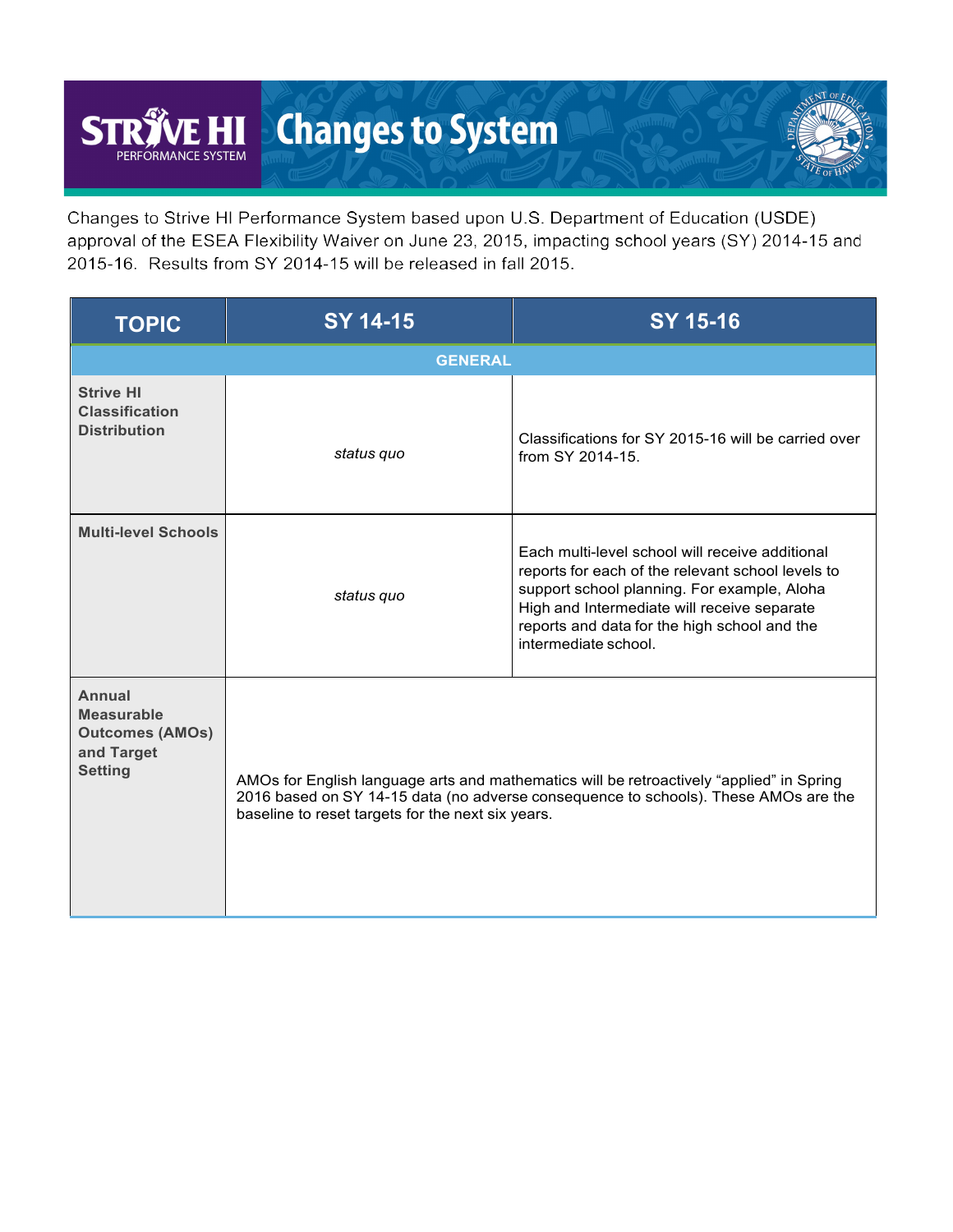| <b>TOPIC</b>                     | <b>SY 14-15</b><br>SY 15-16                                                                                                                                                                                                          |                                                                                                                                                                                                                                                                                                                                                                          |  |  |  |  |  |  |  |
|----------------------------------|--------------------------------------------------------------------------------------------------------------------------------------------------------------------------------------------------------------------------------------|--------------------------------------------------------------------------------------------------------------------------------------------------------------------------------------------------------------------------------------------------------------------------------------------------------------------------------------------------------------------------|--|--|--|--|--|--|--|
| <b>CLASSIFICATION</b>            |                                                                                                                                                                                                                                      |                                                                                                                                                                                                                                                                                                                                                                          |  |  |  |  |  |  |  |
| <b>All classifications</b>       | No negative classifications for schools.<br>$\bullet$<br>This means no new Priority or Focus<br>Schools.<br>Focus Schools will be able to exit status.<br>if they meet the exit criteria.<br>Recognition Schools will be classified. | Classifications for SY 2015-16 will be carried over from<br>SY 2014-15.                                                                                                                                                                                                                                                                                                  |  |  |  |  |  |  |  |
| <b>Recognition</b>               | High-Performing: ELA/Math proficiency<br>$\bullet$<br>AMOs removed<br>High-Progress:<br>AchGain: Only Science is<br>$\circ$<br>used (ELA/Mathremoved)<br>GradGain: status quo<br>$\circ$<br>AchGapGain: criteria removed<br>$\circ$  | N/A                                                                                                                                                                                                                                                                                                                                                                      |  |  |  |  |  |  |  |
| <b>Continuous</b><br>Improvement | status quo                                                                                                                                                                                                                           | N/A                                                                                                                                                                                                                                                                                                                                                                      |  |  |  |  |  |  |  |
| <b>Focus</b>                     | status quo                                                                                                                                                                                                                           | N/A                                                                                                                                                                                                                                                                                                                                                                      |  |  |  |  |  |  |  |
| <b>Supt's Zone</b>               | No schools will be classified                                                                                                                                                                                                        | N/A                                                                                                                                                                                                                                                                                                                                                                      |  |  |  |  |  |  |  |
|                                  | <b>INDICATORS &amp; MEASURES</b>                                                                                                                                                                                                     |                                                                                                                                                                                                                                                                                                                                                                          |  |  |  |  |  |  |  |
| <b>Points</b>                    | status quo                                                                                                                                                                                                                           | No Index Scores generated                                                                                                                                                                                                                                                                                                                                                |  |  |  |  |  |  |  |
| <b>Elementary Schools</b>        | Two Year Gap Reduction treated as<br>missingdata.                                                                                                                                                                                    | • Readiness: Students enrolled in Kindergarten for SY<br>15-16 will be included in Strive HI SY 15-16 chronic<br>absenteeism calculations.<br>• Achievement Gap: Separate ELA and math gap<br>measure into two measures. Two-year gap reduction<br>removed from the index.<br>Other Measures: Retention rates; Kindergarten<br>excluded. See table at end.               |  |  |  |  |  |  |  |
| <b>Middle Schools</b>            | Two Year Gap Reduction treated as missing<br>data.                                                                                                                                                                                   | • Readiness: Chronic absenteeism rate replaces<br><b>ACT EXPLORE.</b><br>• Achievement Gap: Separate ELA and math gap<br>measure into two measures. Two-year gap reduction<br>removed from the index.<br>• Other Measures: Earned credit for Algebra I. See<br>table at end.                                                                                             |  |  |  |  |  |  |  |
| <b>High Schools</b>              | Two Year Gap Reduction treated as missing<br>data.                                                                                                                                                                                   | • Readiness: Five-year graduates measure added.<br>• Achievement Gap: Separate ELA and math gap<br>measure into two measures. Two-year gap reduction<br>removed from the index.<br>• Other Measures: Chronic absenteeism rate and<br>percent of students completing college & career<br>ready courses (AP, IB, Dual Credit, and CTE<br>Concentrators). See table at end. |  |  |  |  |  |  |  |